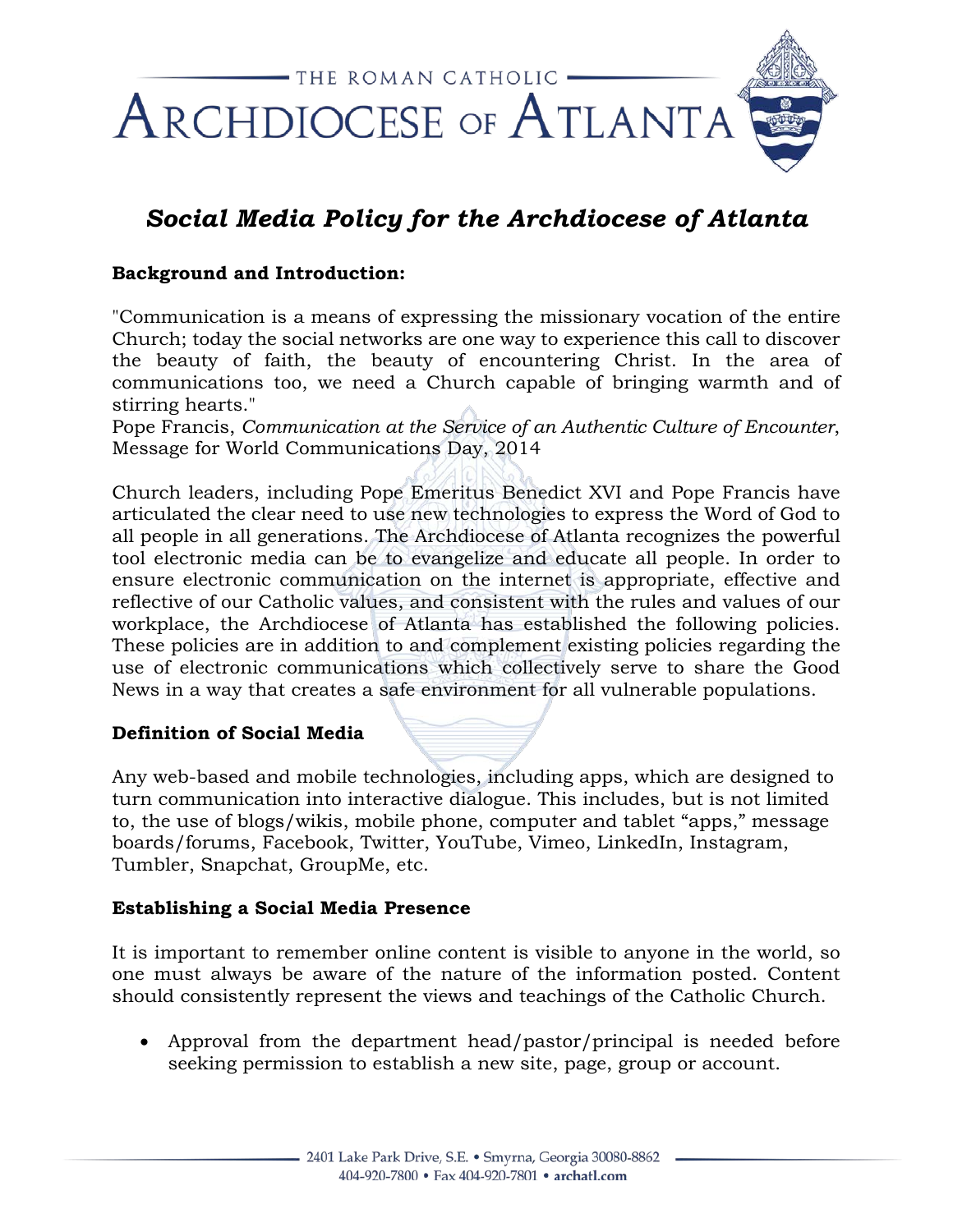

- Once permission is granted, the new social media platform (e.g. Facebook page, Twitter account, etc.) should contain the official Archdiocese of Atlanta logo or standard approved images used for the Archdiocese of Atlanta and/or its entities (parishes, schools and agencies).
- A minimum of two adult employees (parish, school, mission staff) should have full administrative access to every social media account. These individuals should receive alerts of any page activity sent to their assigned email account (this allows for a quicker response time to urgent requests and helps to ensure that all postings are appropriate). At no time should minors be granted administrative privileges.
- Official sites should contain no personal views, photos or personal information of the administrator and/or staff. Administrators should establish separate accounts and pages for personal and professional use. (Please review section on personal use of social networking sites below for more information).
- Personal pages and information should be neither advertised nor accessible to young people.
- Written permission must be obtained prior to posting photographs or other identifying information of minors/young people on websites and social media sites. We recommend only using the individual's first name in the caption.
- Post the following "rules of conduct" established by USCCB for visitors to the Facebook page: "*All posts and comments should be marked by Christian charity and respect for truth. They should be on topic and presume the good will of other posters. Discussion should take place primarily from a faith perspective. No ads please*."
	- o This online "rules of conduct" statement should be in sync with archdiocesan codes of conduct for other areas, such as the standards for protection of children, young adults and human resources.
- We recommend having only one presence in each of the social media platforms that you choose to use. You want to present one church online – spotlighting your various ministries.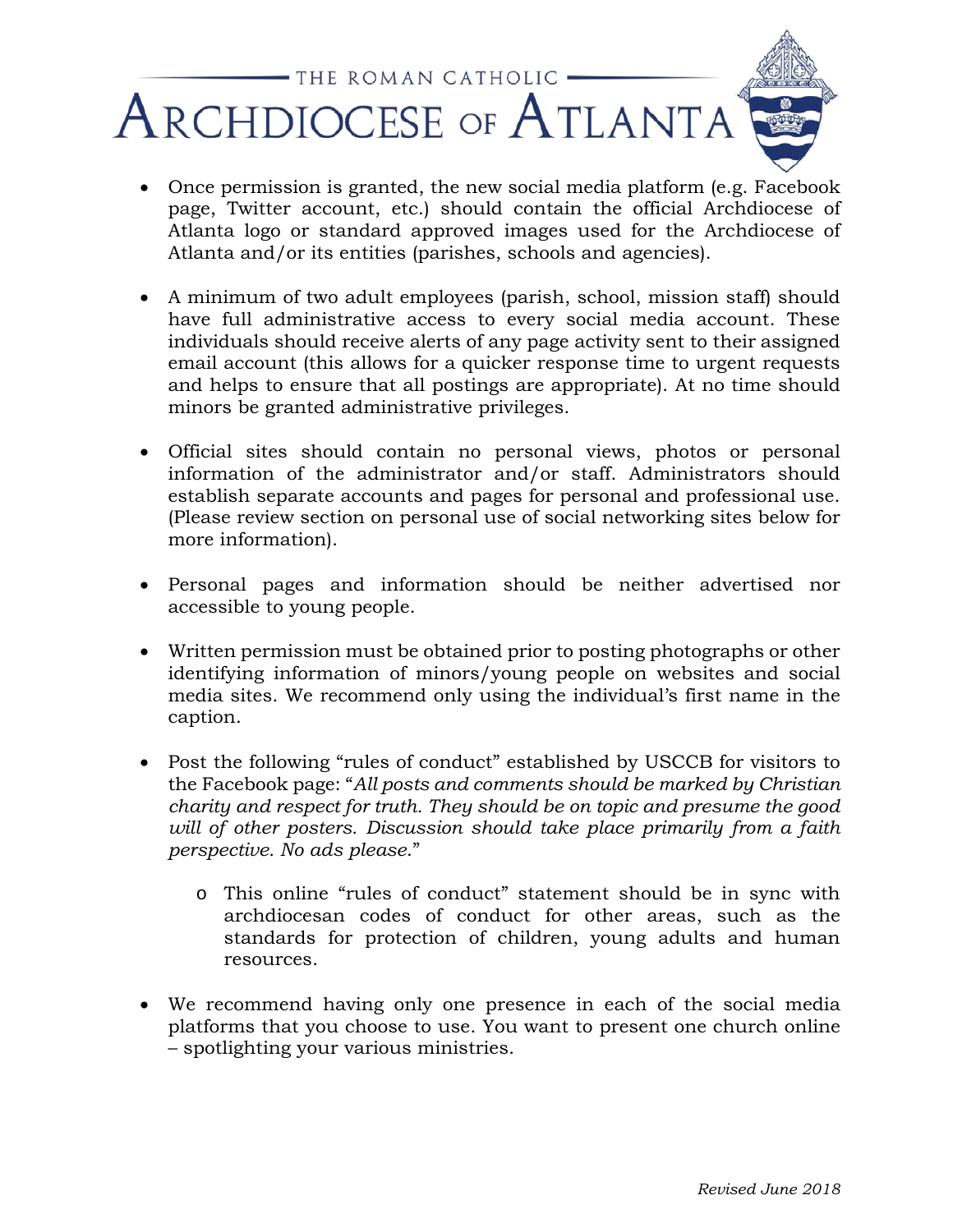

- o Please avoid having a separate page for the parish, another for youth ministry and yet another for a special event at your parish, etc. A social media account must have regular content over the course of a full year in order to be useful. Creating many accounts fragments the audience you are trying to attract and dilutes your message.
- o Therefore, under *one* account per social media platform, all ministries should do their posts, tweets, etc. to manage content well and for brand consistency. Ministry leaders should approve each posting beforehand. With the exception of Facebook, create a master user name and password that is given to the Pastor and two other designees.

# **General "Rules of the Road" for the Administrator (once site, page or group has been established)**

- All archdiocesan offices, agencies, parishes and individuals are encouraged to use the hashtag **#archatl** on every message/media posted (including Twitter, Facebook, Instagram, YouTube, etc.). This allows the Office of Communications to more easily find information to share, as well as anyone discussing Catholicism across our archdiocese.
- The Office of Communications requires notification of all accounts created by parishes, missions, schools, offices and departments, in order to add them to a directory and better spread information across the archdiocese. Please notify [communications@archatl.com](mailto:communications@archatl.com) prior to setting up any social media accounts.
- Archdiocesan offices and departments are NOT to have their own YouTube, Vimeo or other video sharing account. All video projects must be coordinated through and approved by the Office of Communications. For videos produced by your office or an outside agency, please supply a copy to [communications@archatl.com.](mailto:communications@archatl.com)
- Stick to your ministry and do not claim to represent the official position of the Church unless authorized to do so. Be honest, professional and clear as to who you are and the ministry you represent.
- Avoid engaging in any postings/communications that could be misconstrued or misinterpreted.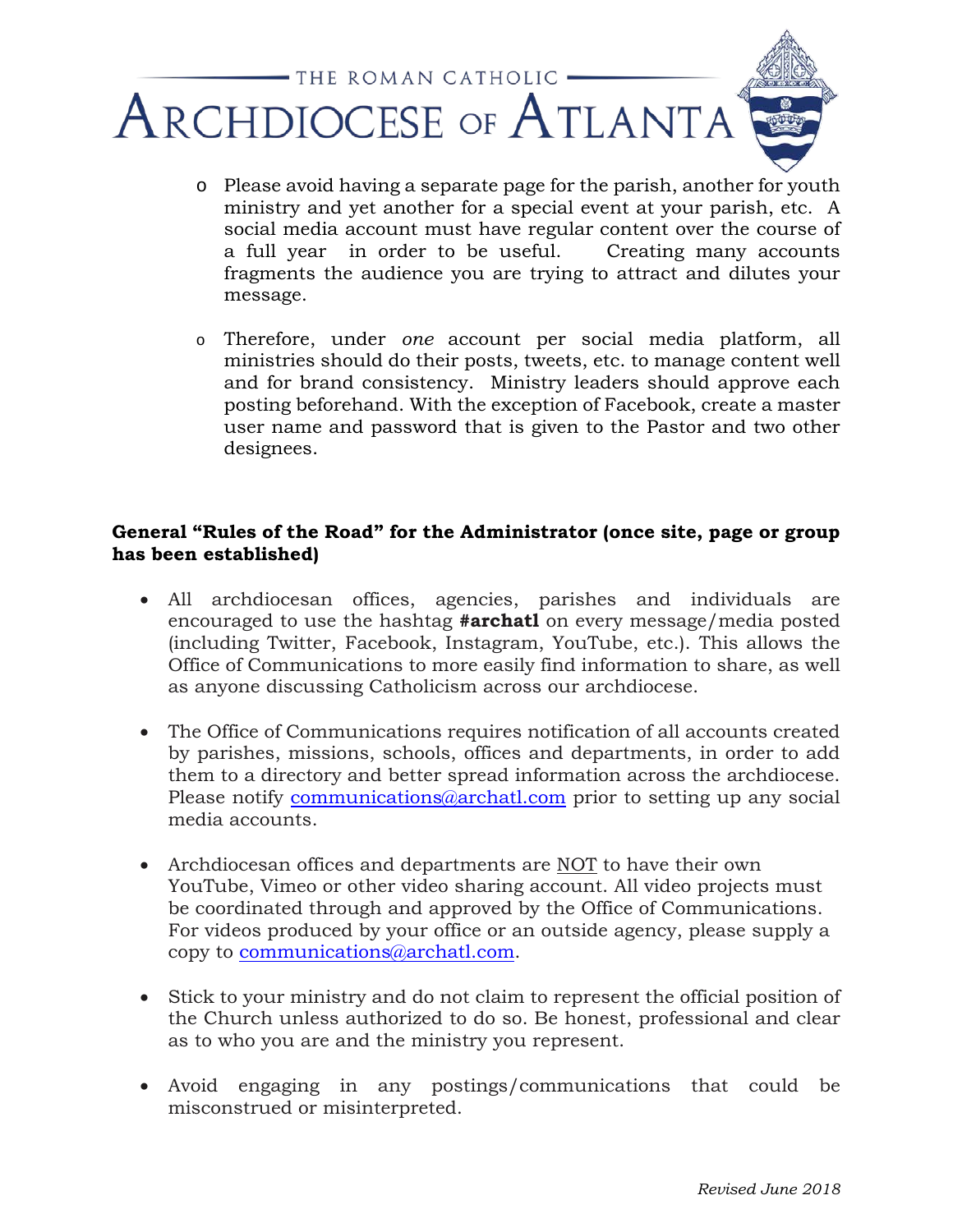

- Respect the Catholic Church as a whole, the Archdiocese of Atlanta, your parish/ministry, coworkers and audience. Do not post information about any of these entities that should be kept confidential. All who serve in the archdiocese will witness by their behavior, actions and words, a life consistent with the teachings of the Catholic Church in all social media engagement.
- All comments should be respectful, on topic and void of personal information. You have the right and ability to block/delete those that are potentially libelous, disrespectful or contrary to church teaching.
- Prior to posting make sure you are following all copyright and fair use laws. Always attribute photos, quotes, and information to the original source/author.
- Monitor your posts to determine success of messages and effectiveness of your site. This can be done by monitoring comments, shares, retweets, likes, favorites, etc. Be able to answer questions like "who is your audience" and "which posts are more engaging." As the account holder and administrator, feel free to delete any negative or questionable comments/posts/reactions. You have full discretion as to what appears on your social media account. If you have any questions, contact the Office of Communications at [communication@archatl.com.](mailto:communication@archatl.com)
- For security purposes, if it is discovered that your social media account has been hacked, do not panic. Contact the respective social media platform which will provide the next necessary steps. In all cases, it is a good idea to change all admin credentials and passwords immediately. If your website or Facebook page has been hacked, we encourage you to have the site temporarily disabled until the issue can be resolved in order to prevent confusion for visitors.
- For more suggestions on establishing social media guidelines, consult the USCCB's website: [http://www.usccb.org/about/communications/social-media](http://www.usccb.org/about/communications/social-media-guidelines.cfm)[guidelines.cfm](http://www.usccb.org/about/communications/social-media-guidelines.cfm)
- For specific guidelines related to social networking with minors, please review our separate policy (attached).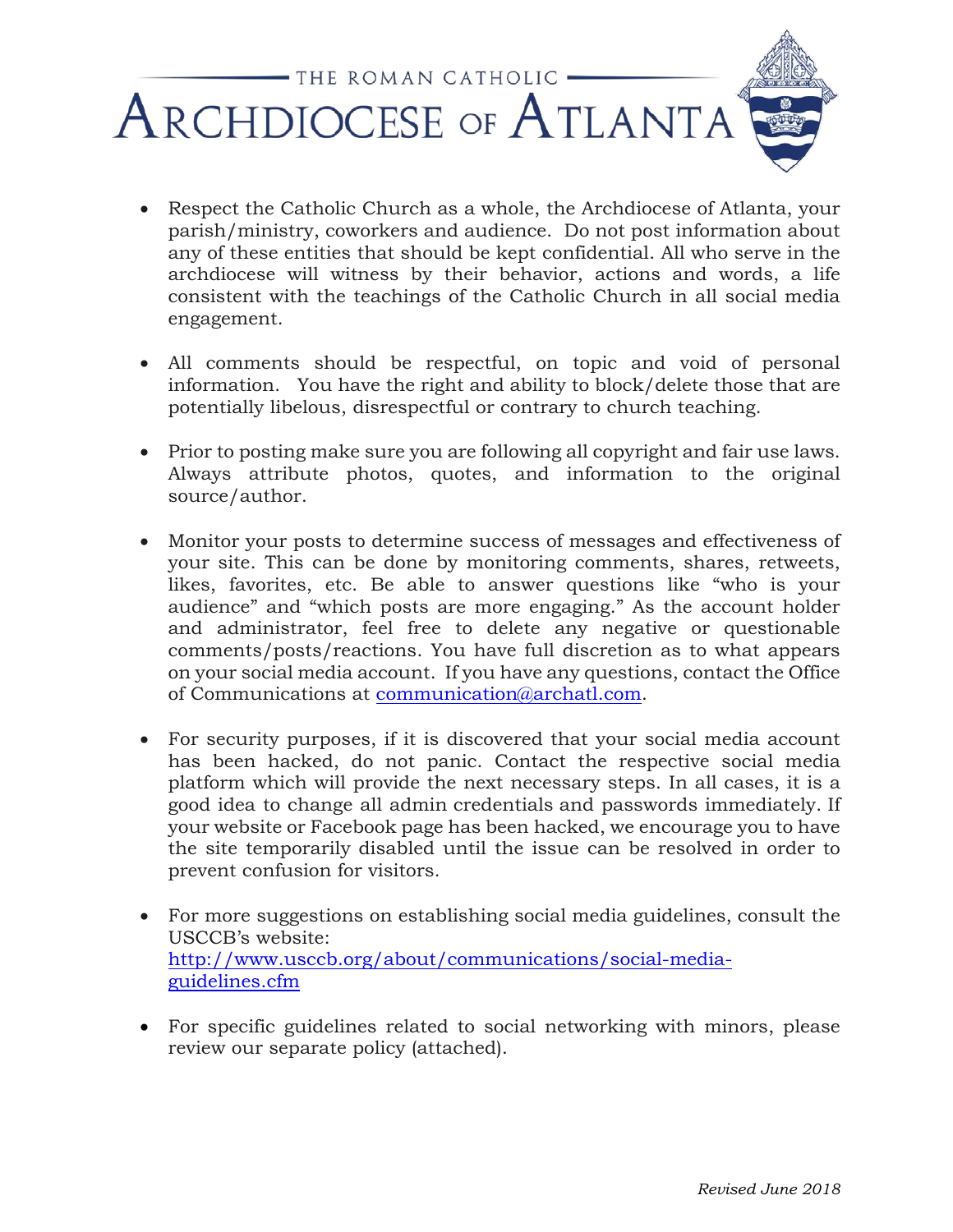

#### **Guidelines for the Use of Social Networking Sites with Minors**

The Archdiocese of Atlanta recognizes the various ways, both positive and negative, that technology and social media can be used. It is important that technology be used in a responsible and ethical way and that Archdiocesan staff, volunteers and parents be transparent in all forms of communication, particularly when ministering to young persons. Social networking sites should be used for ministry and education rather than for befriending people or socializing. Parents must have access to everything provided to their children.

For example, parents should be made aware of how social media are being used, be told how to access the sites, and be given the opportunity to be copied on all material sent to their children via social networking (including text messages). While parents should be provided with the same material as their children, it does not have to be via the same technology (that is, if children receive a reminder via Twitter, parents can receive it in a printed form or by an e-mail list).

After receiving written parental permission to communicate with young people via social media, Archdiocesan employees should be encouraged to save copies of conversations whenever possible, especially those that concern the personal sharing of a teen or young adult. (This may be especially important with email and text messaging.)

Make everyone aware of the Children's Online Privacy Protection Act, which is federal legislation that oversees how websites interact with children under age 13.

> *SOURCES: USCCB Social Media Guidelines Archdiocese of Chicago, IL Archdiocese of St. Louis, MO*

#### **Guidelines:**

• Written permission must be obtained prior to posting photographs, or other identifying information, of minors/young people on websites. When posting photographs of minors/young people, it is advisable to caption the photographs using only the individual's first name.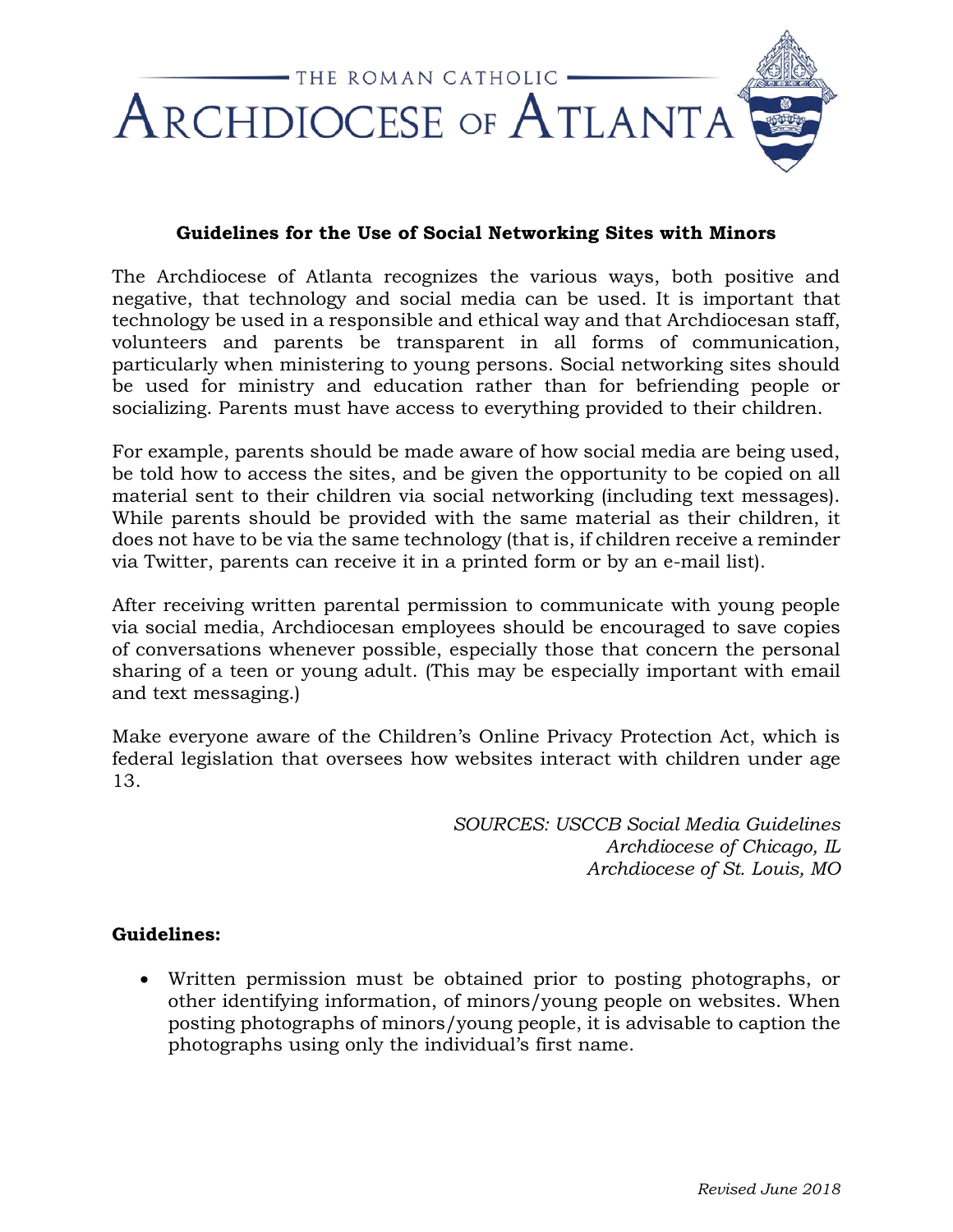

- The site administrator is an adult considered to be working with minor and thus should have completed all safe environment requirements per the Archdiocesan policy.
- Parents should be informed that a social networking site is being utilized as a standard part of youth ministry and any materials posted on the site must also be available through other communication mediums.
- There is a difference between initiating a "friend request" and accepting one. Friend requests should be initiated by young people, not the adult representative of the Archdiocese of Atlanta and/or its entities.
- In photographs of youth activities, youth should not be "tagged," or identified by name in the photograph.
- On the original social networking site, it is recommended that the "no tagging" option be set.
- Because of the potential of teen crises or time relevant information, any pages with high volumes of youth involvement should be monitored frequently by official organizational personnel. A plea for help that goes unanswered can be damaging to the parish, school, and/or organization and dangerous for teens and their families.
- It is recommended that clear guidelines or parameters be established with regard to times of communication between adults and young people. While young people may be on the phone/texting in the late evening hours, those who minister with young people should pre-determine a timeframe when it is too late to take a professional call, except in the case of serious urgency.
- All Archdiocesan employees must maintain separate personal and ministry based social media accounts to ensure that any information posted on one's personal account is not made available to young people.
- If youth are to engage in blogging as a part of an officially sanctioned organizational activity; such activity must be monitored by at least 2 adults, no youth should be identified by name or other personal information, and the content of such a blog must be in compliance with Catholic Church teaching and values.

*ADAPTED FROM: The National Federation for Catholic Youth Ministry*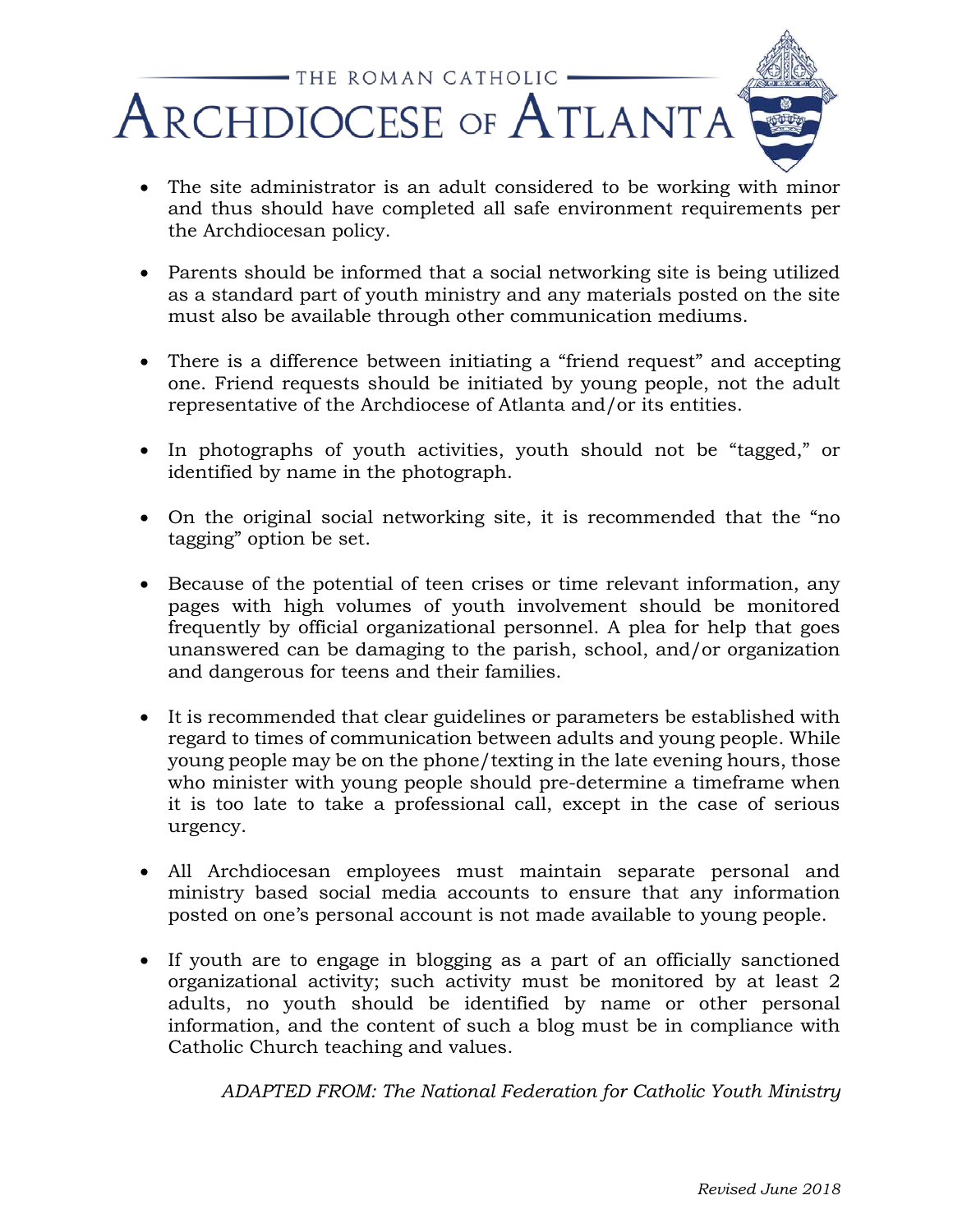

### **Personal Use of Social Networking Sites**

The Archdiocese of Atlanta respects the right of employees, volunteers and independent contractors to create and maintain personal social networking websites.

Employees, Volunteers and Independent Contractors who choose to identify his or her affiliation with the Archdiocese of Atlanta and/or its entities (parishes, schools and agencies) on personal social networking websites may be seen by their readers as a representative of the Archdiocese of Atlanta. As a result, Employees, Volunteers and Independent Contractors must adhere to the following guidelines:

- **Under no circumstances should confidential, privileged or private matters relating to the Archdiocese of Atlanta and its affiliates be addressed.** This would also include (but not limited to) the advertisement of archdiocesan, school or parish sponsored events and activities.
- **Always include a Disclaimer.** Please add a notice to your personal website that clearly communicates to your readers that the comments or views you chose to share do not reflect the views of the Archdiocese of Atlanta.
- **Adhere to the Confidentiality Policy.** Employees, Volunteers and Independent Contractors must maintain the confidentiality of the Archdiocese of Atlanta and its entities at all times.
- **Be mindful of time spent on personal websites during your normal scheduled working hours.** All time spent on personal social networking websites should be spent on your personal time. Time spent on personal networking websites should not interfere with an employee's job performance. Do not use the Archdiocese of Atlanta e-mail addresses to register on social networking sites, blogs or other online tools utilized for personal use.
- **Respect all of our workplace policies and procedures at all times, even on social networking sites.**
- **Adhere to the policies of the Archdiocese of Atlanta.** Policies regarding workplace conduct in our churches, offices and schools also apply to online activities. Inappropriate postings that may include discriminatory remarks, harassment or threats of violence will not be tolerated.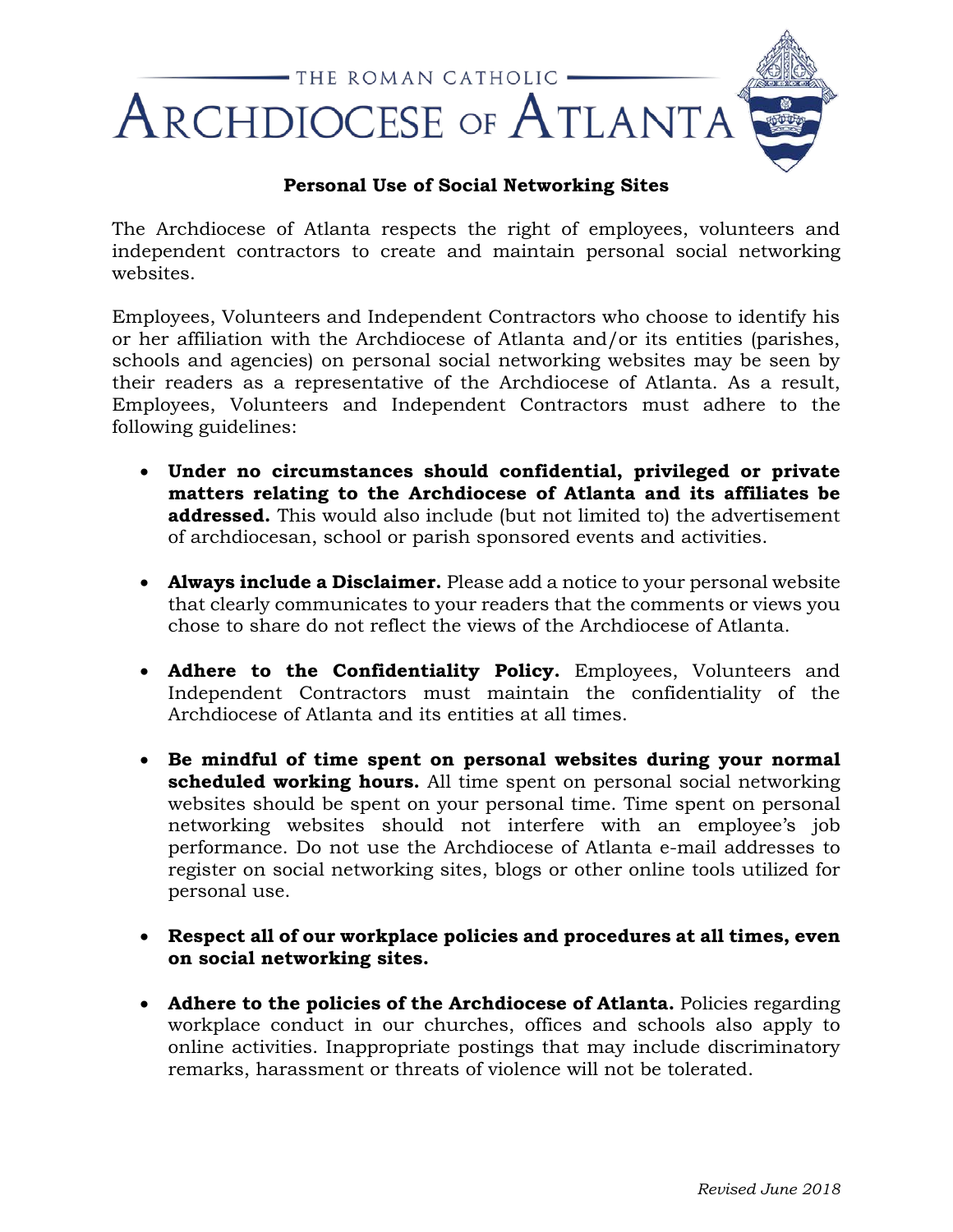

- **Be mindful that the information posted on your personal social networking site, or on other social networking sites could potentially be grounds for discipline or possible termination of employment.**
- **Consult the Human Resources Department of the Archdiocese of Atlanta for more information.**

#### **Acknowledgements**

Compiled by the Communications Department of the Archdiocese of Atlanta, utilizing the policies and guidelines of the United States Conference of Catholic Bishops (USCCB), the Diocese of Salt Lake City, the Diocese of Dallas, the Diocese of Orlando, the Archdiocese of St. Louis and the Archdiocese of Chicago.

*Revised June 2018*

*\*\*\*\*Please retain for your records\*\*\*\**